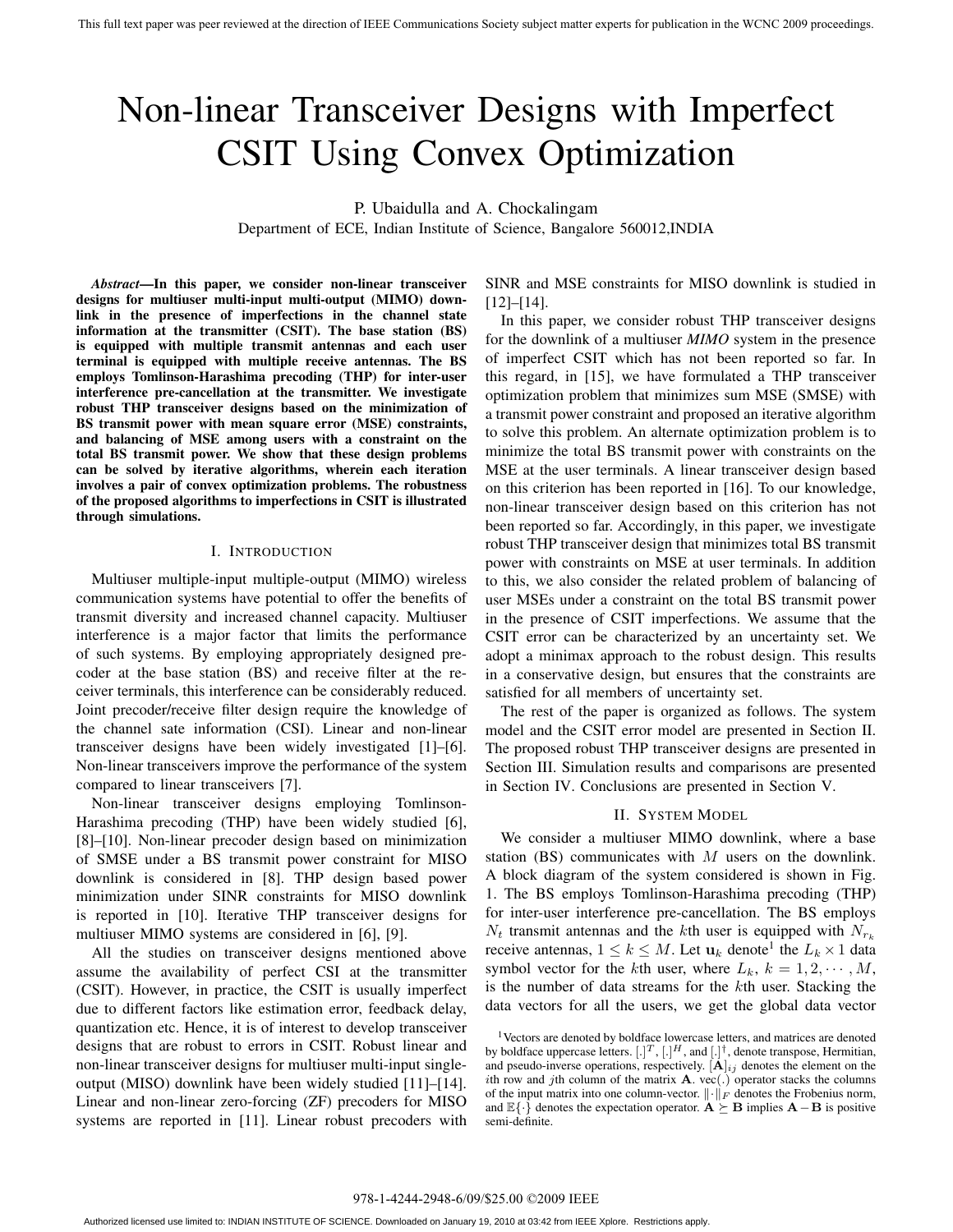

Fig. 1. Multiuser MIMO downlink system model with Tomlinson-Harashima Precoding.

 $\mathbf{u} = [\mathbf{u}_1^T, \cdots, \mathbf{u}_M^T]^T$ . The output of the k modulo operator is denoted by  $\mathbf{v}_k$ . Let  $\mathbf{B}_k \in \mathbb{C}^{\tilde{N}_t \times L_k}$  represent the precoding matrix for the kth user. The global precoding matrix  $\mathbf{B} =$  $[\mathbf{B}_1, \mathbf{B}_2, \cdots, \mathbf{B}_M]$ . The transmit vector is given by

$$
\mathbf{x} = \mathbf{B}\mathbf{v},\tag{1}
$$

where  $\mathbf{v} = [\mathbf{v}_1^T, \cdots, \mathbf{v}_M^T]^T$ . The feedback filters

$$
\mathbf{G}_k = \begin{bmatrix} \mathbf{G}_{k,1} \cdots \mathbf{G}_{k,k-1} & \mathbf{0}_{L_k \times \sum_{j=k}^M L_j} \end{bmatrix}, \quad 1 \le k \le M,
$$
\n(2)

where  $\mathbf{G}_{ki} \in \mathbb{C}^{L_k \times L_j}$ , perform the interference presubtraction. We consider only inter-user interference presubtraction. When THP is used, both the transmitter and receivers employ modulo operator,  $Mod(·)$ . For a complex number  $x$ , the modulo operator performs the following operation

$$
\text{Mod}(x) = x - a \left\lfloor \frac{\Re(x)}{a} + \frac{1}{2} \right\rfloor - \mathbf{j} \, a \left\lfloor \frac{\Im(x)}{a} + \frac{1}{2} \right\rfloor, (3)
$$

where  $\mathbf{j} = \sqrt{-1}$ , and a depends on the constellation [17]. For a vector argument  $\mathbf{x} = [x_1 \ x_2 \ \cdots \ x_N]^T$ ,

$$
Mod(x) = [Mod(x_1) Mod(x_2) \cdots Mod(x_N)]^T.
$$
 (4)

The vectors  $\mathbf{u}_k$  and  $\mathbf{v}_k$  are related as

$$
\mathbf{v}_k = \text{Mod}\Big(\mathbf{u}_k - \sum_{j=1}^{k-1} \mathbf{G}_{k,j} \mathbf{v}_j\Big). \tag{5}
$$

The kth component of the transmit vector **x** is transmitted from the kth transmit antenna. Let  $H_k$  denote the  $N_{r_k} \times N_t$ channel matrix of the kth user. The overall channel matrix is given by

$$
\mathbf{H} = \begin{bmatrix} \mathbf{H}_1^T & \mathbf{H}_2^T \cdots \mathbf{H}_M^T \end{bmatrix}^T.
$$
 (6)

The entries of the channel matrices are assumed to be zeromean, unit-variance complex Gaussian random variables. The received signal vectors are given by

$$
\mathbf{y}_k = \mathbf{H}_k \mathbf{B} \mathbf{v} + \mathbf{n}_k, \quad 1 \le k \le M. \tag{7}
$$

The kth user estimates its data vector as

$$
\begin{array}{rcl}\n\widehat{\mathbf{u}}_k & = & (\mathbf{C}_k \mathbf{y}_k) \mod a \\
& = & (\mathbf{C}_k \mathbf{H}_k \mathbf{B} \mathbf{v} + \mathbf{C}_k \mathbf{n}_k) \mod a, \quad 1 \le k \le M, \text{(8)}\n\end{array}
$$

where  $C_k$  is the  $L_k \times N_{r_k}$  dimensional receive filter of the kth user, and  $\mathbf{n}_k$  is the zero-mean noise vector with  $\mathbb{E}\{\mathbf{n}_k\mathbf{n}_k^H\}$  =  $\sigma_n^2$ **I**. Stacking the estimated vectors of all users, the global estimate vector can be written as

$$
\widehat{\mathbf{u}} = \mathbf{CHBv} + \mathbf{Cn} \mod a, \tag{9}
$$

where **C** is a block diagonal matrix with  $C_k$ ,  $1 \leq k \leq M$ on the diagonal, and  $\mathbf{n} = [\mathbf{n}_1^T, \cdots, \mathbf{n}_M^T]^T$ . The global receive matrix **C** has block diagonal structure as the receivers are non-cooperative. Neglecting the modulo loss, and assuming  $\mathbb{E}\{\mathbf{v}_k \mathbf{v}_k^H\} = \mathbf{I}$ , we can write MSE between the symbol vector  $\mathbf{u}_k$  and the estimate  $\hat{\mathbf{u}}_k$  at the kth user as [6]

$$
\epsilon_k = \mathbb{E}\{\|\widehat{\mathbf{u}}_k - \mathbf{u}_k\|^2\}
$$
  
=  $\text{tr}\left[ (\mathbf{C}_k \mathbf{H}_k \mathbf{B} - \bar{\mathbf{G}}_k)(\mathbf{C}_k \mathbf{H}_k \mathbf{B} - \bar{\mathbf{G}}_k)^H + \sigma_n^2 \mathbf{C}_k \mathbf{C}_k^H \right],$   
 $1 \le k \le M,$  (10)

where 
$$
\bar{\mathbf{G}}_k = \begin{bmatrix} \mathbf{G}_{k,1} \cdots \mathbf{G}_{k,k-1} & \mathbf{I}_{L_k, L_k} & \mathbf{0}_{L_k \times \sum_{j=k+1}^M L_j} \end{bmatrix}
$$
.

### *A. CSIT Error Model*

In this paper, we consider CSIT error that can be characterized by an uncertainty region. The true channel matrix of the kth user,  $H_k$ , is represented as

$$
\mathbf{H}_k = \widehat{\mathbf{H}}_k + \mathbf{E}_k, \quad 1 \le k \le M,\tag{11}
$$

where  $\hat{H}_k$  is the CSIT of the kth user, and  $E_k$  is the CSIT error matrix. The overall channel matrix can be written as

$$
\mathbf{H} = \widehat{\mathbf{H}} + \mathbf{E}, \tag{12}
$$

where  $\hat{\mathbf{H}} = [\hat{\mathbf{H}}_1^T \quad \hat{\mathbf{H}}_2^T \cdots \hat{\mathbf{H}}_M^T]^T$ , and  $\mathbf{E} =$  $[\mathbf{E}_1^T \quad \mathbf{E}_2^T \cdots \mathbf{E}_M^T]^T$ . The true channel  $\mathbf{H}_k$  belongs to the uncertainty set  $\mathcal{R}_k$  given by

$$
\mathcal{R}_k = \{\zeta | \zeta = \widehat{\mathbf{H}}_k + \mathbf{E}_k, \|\mathbf{E}_k\|_F \le \delta_k\}, \ 1 \le k \le M,
$$
\n(13)

where  $\delta_k$  is the CSIT *uncertainty size*. Equivalently,

$$
\|\mathbf{E}_k\|_F \le \delta_k, \quad 1 \le k \le M. \tag{14}
$$

This model is suitable for systems where **E** is dominated by quantization errors [14].

## III. ROBUST TRANSCEIVER DESIGNS

In this section, we consider THP transceiver designs based on two different optimality criteria. The first design seeks to minimize the total BS transmit power required to ensure that the MSE at the users does not exceed the upper limit. The second design is based on balancing the MSE at the user terminals under a constraint on the total BS transmit power.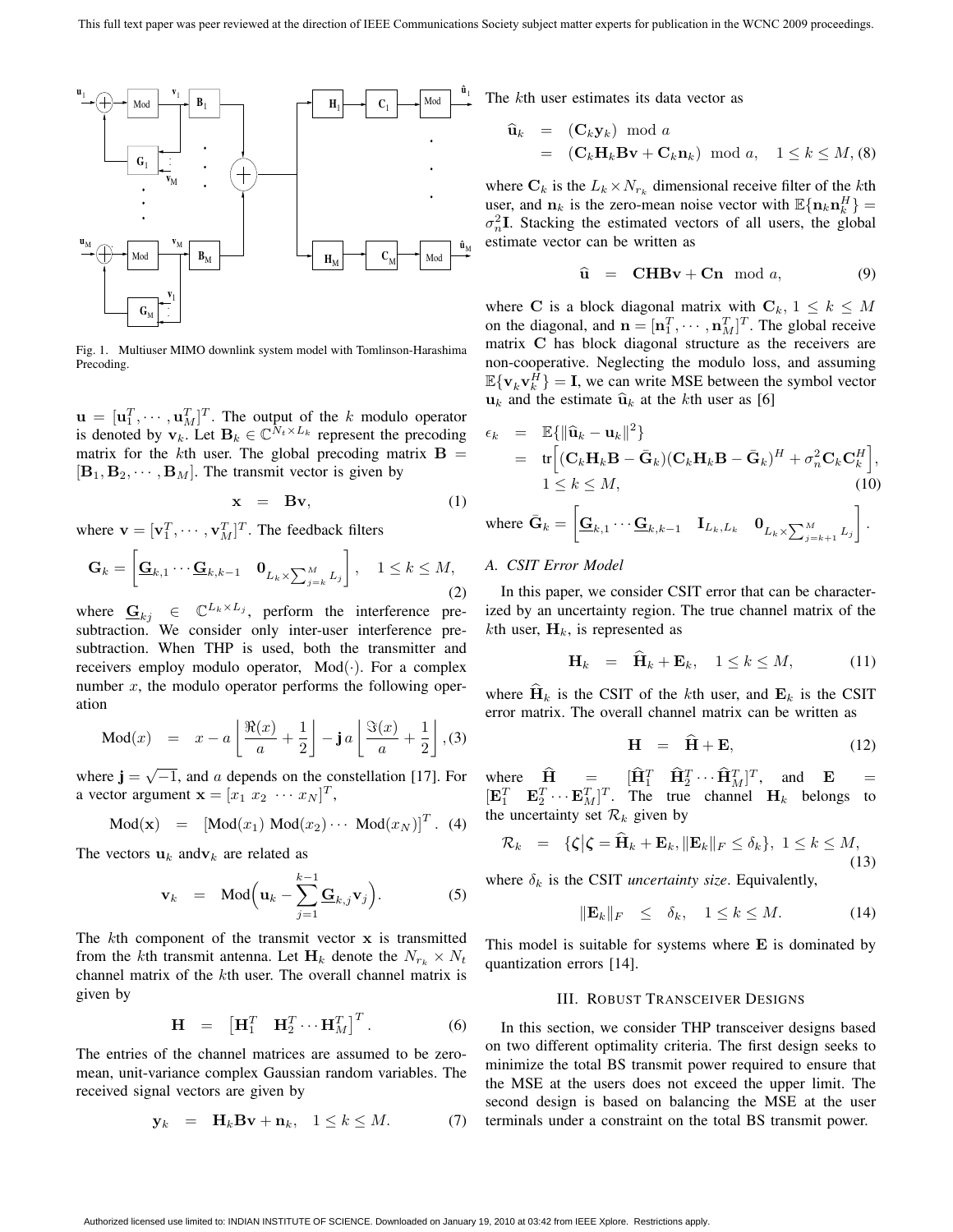#### *A. Robust MSE-constrained Transceiver Design*

Transceiver designs that satisfy QoS constraints are of practical interest. Such designs in the context of multiuser MISO downlink with perfect CSIT have been reported in the literature [18]–[20]. Robust linear precoder designs for MISO downlink with SINR constraints are described in [12]. Here, we address the problem of robust THP transceiver design for multiuser MIMO with MSE constraints in the presence of CSIT imperfections. THP designs are of interest because of their better performance compared to the linear designs.

When the CSIT is perfect, the transceiver design under MSE constraints can be written as

$$
\min_{\mathbf{B}, \mathbf{G}, \mathbf{C}} \quad \text{tr}(\mathbf{B}\mathbf{B}^H) \tag{15}
$$

$$
Subject to \qquad \epsilon_k \le \eta_k, \ 1 \le k \le M, \tag{16}
$$

where  $\eta_k$  is the maximum allowed MSE at kth user terminal. This problem can be written as the following convex optimization problem:

$$
\min_{\mathbf{B},\mathbf{G},\mathbf{C}} \qquad r \tag{17}
$$
\n
$$
\text{Subject to} \qquad \|\mathbf{D}_k \mathbf{h}_k - \bar{\mathbf{g}}_k\|^2 + \sigma_n^2 \|\mathbf{c}_k\|^2 \le \eta_k, \ 1 \le k \le M,
$$

$$
\|\mathbf{D}_k \mathbf{h}_k - \bar{\mathbf{g}}_k\|^2 + \sigma_n^2 \|\mathbf{c}_k\|^2 \le \eta_k, \ 1 \le k \le M,
$$
  

$$
\|\mathbf{b}\|^2 \le r,
$$

where  $\mathbf{D}_k = (\mathbf{B}^T \otimes \mathbf{C}_k)$ ,  $\hat{\mathbf{h}}_k = \text{vec}(\hat{\mathbf{H}}_k)$ ,  $\mathbf{b} = \text{vec}(\mathbf{B})$ ,  $\mathbf{c}_k =$  $\text{vec}(\mathbf{C}_k)$ ,  $\bar{\mathbf{g}}_k = \text{vec}(\bar{\mathbf{G}}_k)$ ,  $\mathbf{h}_k = \text{vec}(\mathbf{H}_k)$ , and r is a slack variable. We can express this optimization problem in which the data and optimization variables are real. In order to do this, we use the following notation where for any complex matrix **Q**, the corresponding real matrix

$$
\widetilde{\mathbf{Q}} = \begin{bmatrix} \Re(\mathbf{Q}) & \Im(\mathbf{Q}) \\ -\Im(\mathbf{Q}) & \Re(\mathbf{Q}) \end{bmatrix}, \tag{18}
$$

and for any complex vector **q**, the corresponding real vector

$$
\widetilde{\mathbf{q}} = \begin{bmatrix} \Re(\mathbf{q}) \\ -\Im(\mathbf{q}) \end{bmatrix} . \tag{19}
$$

Using this notation, we rewrite the problem in (17) as

$$
\min_{\widetilde{\mathbf{b}}, \widetilde{\mathbf{c}}, \widetilde{\mathbf{c}}, r} \qquad r \tag{20}
$$

 $\widetilde{\mathbf{b}}, \widetilde{\mathbf{g}}, \widetilde{\mathbf{g}}$ **Subject** to

$$
\|\widetilde{\mathbf{D}}_k \widetilde{\mathbf{h}}_k - \widetilde{\mathbf{g}}_k\|^2 + \sigma_n^2 \|\widetilde{\mathbf{c}}_k\|^2 \le \eta_k, \ 1 \le k \le M,
$$
  

$$
\|\widetilde{\mathbf{b}}\|^2 \le r.
$$

*1) Transceiver design in the presence of CSIT errors:* When the CSIT is imperfect, the robust transceiver design with MSE constraints can be written as

$$
\min_{\widetilde{\mathbf{b}}, \widetilde{\mathbf{g}}, \widetilde{\mathbf{c}}, r} \qquad (21)
$$
\n
$$
\text{Subject to } \qquad \|\widetilde{\mathbf{D}}_k \widetilde{\mathbf{h}}_k - \widetilde{\mathbf{g}}_k\|^2 + \sigma_n^2 \|\widetilde{\mathbf{c}}_k\|^2 \le \eta_k, \\
\forall \widetilde{\mathbf{h}}_k \in \mathcal{R}_k, 1 \le k \le M, \\
\|\widetilde{\mathbf{b}}\|^2 \le r.
$$

In the above problem, the true channel, unknown to the transmitter, may lie anywhere in the uncertainty region. In order to ensure, a priori, that the constraints are met for the

actual channel, the transceiver should be so designed that the constraints are met for all members of the uncertainty set. This, in effect, is a semi-infinite optimization problem, which in general is intractable. We show, in the following, that an appropriate transformation makes the problem in (21) tractable.

The optimization problem in (21) is not jointly convex in **b**, **g**, and **c**. But, for fixed **c**, it is convex in **b** and **c**, and vice versa. So, in order to solve this optimization problem, we propose an iterative algorithm, wherein each iteration solves two problems  $S1$  and  $S2$ . Problem  $S1$ , which is given below, involves the optimization over  $\{b, g\}$  for fixed **c**.

$$
\min_{\widetilde{\mathbf{b}}, \widetilde{\mathbf{g}}, r} \qquad (22)
$$
\n
$$
\text{Subject to } \qquad \|\widetilde{\mathbf{D}}_k \widetilde{\mathbf{h}}_k - \widetilde{\mathbf{g}}_k\|^2 + \sigma_n^2 \|\widetilde{\mathbf{c}}_k\|^2 \le \eta_k, \\
\forall \widetilde{\mathbf{h}}_k \in \mathcal{R}_k, 1 \le k \le M \\
\|\widetilde{\mathbf{b}}\|^2 \le r.
$$

Problem  $S2$ , given below, involves the optimization over  $\{c\}$ for fixed  $\{b, g\}$ 

$$
\min_{\widetilde{\mathbf{c}}, s_1, \cdots, s_M} s_k
$$
\nSubject to

\n
$$
\|\widetilde{\mathbf{D}}_k \widetilde{\mathbf{h}}_k - \widetilde{\mathbf{g}}_k\|^2 + \sigma_n^2 \|\widetilde{\mathbf{c}}_k\|^2 < s_k, \ \forall \widetilde{\mathbf{h}}_k \in \mathcal{R}_k,
$$

$$
\begin{aligned} \text{Subject to} & \|\widetilde{\mathbf{D}}_k \widetilde{\mathbf{h}}_k - \widetilde{\mathbf{g}}_k\|^2 + \sigma_n^2 \|\widetilde{\mathbf{c}}_k\|^2 \le s_k, \ \forall \widetilde{\mathbf{h}}_k \in \mathcal{R}_k, \\ & 1 \le k \le M, \end{aligned}
$$

where  $s_1, \dots, s_M$  are slack variables. The convex optimization problem S1 can be expressed as a semi-definite program (SDP) which can be solved efficiently. Towards this end, we rewrite the problem in (22) as the following SOCP:

$$
\min_{\widetilde{\mathbf{b}}, \widetilde{\mathbf{g}}, t} \quad t \tag{24}
$$
\n
$$
\text{Subject to } \quad \left\| \begin{bmatrix} \widetilde{\mathbf{D}}_k \widetilde{\mathbf{h}}_k - \widetilde{\mathbf{g}}_k \\ \sigma_n \widetilde{\mathbf{c}}_k \end{bmatrix} \right\| \leq \sqrt{\eta_k},
$$
\n
$$
\forall \widetilde{\mathbf{h}}_k \in \mathcal{R}_k, 1 \leq k \leq M
$$
\n
$$
\|\widetilde{\mathbf{b}}\| < t,
$$

where  $t$  is a slack variable. We invoke the following Lemma to recast the above SOCP with infinite constraints in a tractable form.

*Lemma 1* [21] The following robust SOCP

$$
\min_{\mathbf{x}} \quad \mathbf{c}^T \mathbf{x} \tag{25}
$$

$$
\text{Subject to} \qquad \|\mathbf{A}\mathbf{x} + \mathbf{b}\|_2 \leq \mathbf{d}^T \mathbf{x} + \gamma, \,\forall \mathbf{A} \in \mathcal{V}, \,\mathbf{d} \in \mathcal{W},
$$

where

$$
\mathcal{V} = \{ [\mathbf{A}; \mathbf{b}] = [\mathbf{A}^0; \mathbf{b}^0] + \sum_{k=1}^N \alpha_k [\mathbf{A}_k; \mathbf{b}_k] | \alpha^T \alpha \le 1 \}, \quad (26)
$$
  

$$
\mathcal{W} = \{ (\mathbf{d}, \lambda) = (\mathbf{d}^0, \lambda^0) + \sum_{k=1}^M \alpha_k (\mathbf{d}_k, \gamma_k) | \alpha^T \alpha \le 1 \} \quad (27)
$$

 $k=1$ 

is equivalent to the following SDP: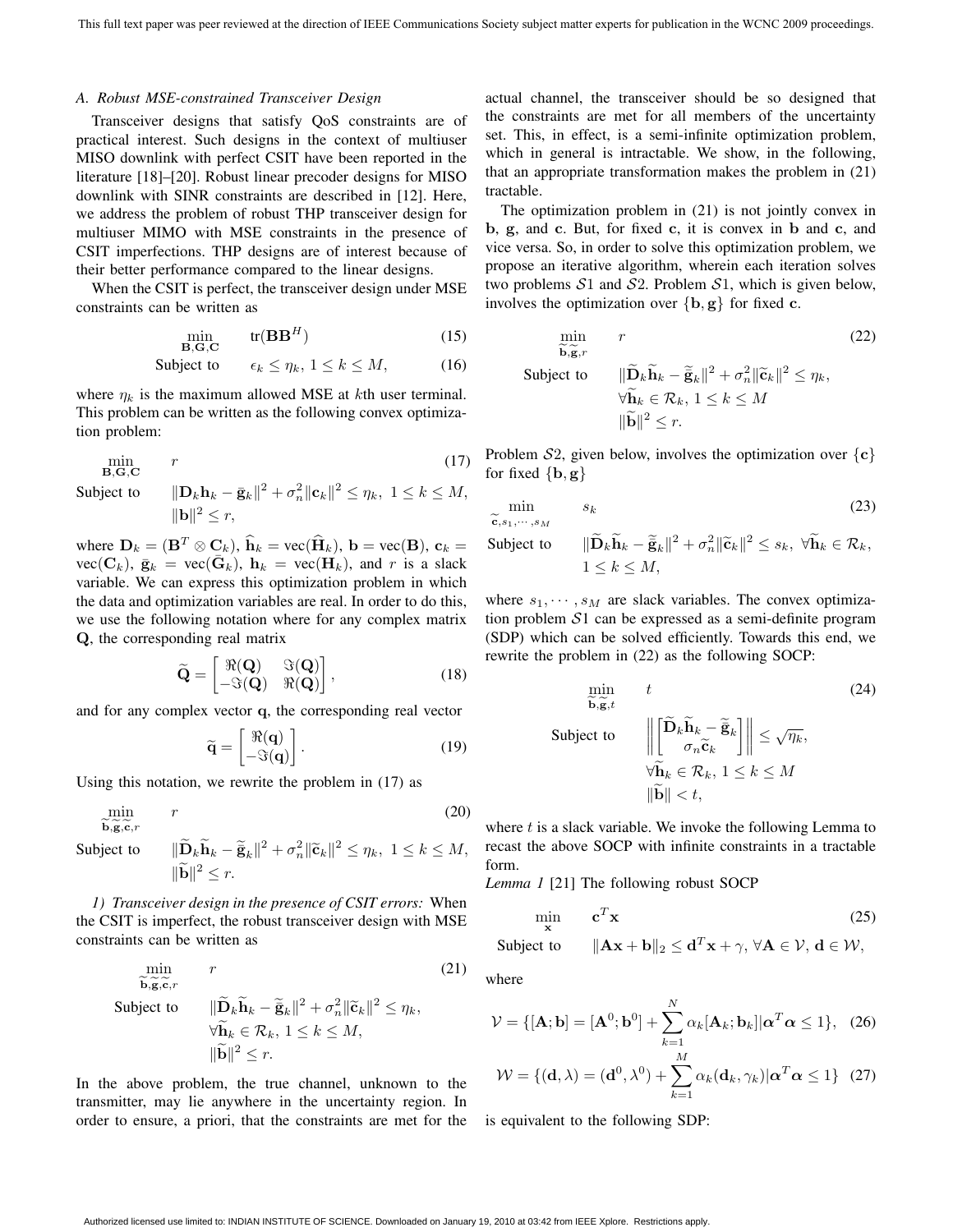$$
\min_{\mathbf{x}, \mu, \lambda} \qquad \mathbf{c}^T \mathbf{x} \tag{28}
$$

Subject to 
$$
\Gamma_1 \succeq 0
$$
, (29)

 $\Gamma_2 \succeq 0,$  (30)

where

$$
\mathbf{\Gamma}_{1} = \begin{bmatrix} \lambda - \mu & \mathbf{0} & (\mathbf{A}\mathbf{x} + \mathbf{b})^{T} \\ \mathbf{0} & \mu \mathbf{I} & (\mathbf{A}^{1}\mathbf{x} \cdots \mathbf{A}^{N}\mathbf{x})^{T} \\ \mathbf{A}^{0}\mathbf{x} & [\mathbf{A}^{1}\mathbf{x} \cdots \mathbf{A}^{N}\mathbf{x}] & \lambda \mathbf{I} \end{bmatrix}, (31)
$$

and

S

$$
\Gamma_2 = \begin{bmatrix} \mathbf{d}^0 \mathbf{x} + \gamma - \lambda & [\mathbf{d}^1 \mathbf{x} \cdots \mathbf{f}^M \mathbf{x}] \\ [\mathbf{d}^1 \mathbf{x} \cdots \mathbf{f}^M \mathbf{x}] & (\mathbf{d}^0 \mathbf{x} + \gamma - \lambda) \mathbf{I} \end{bmatrix} . \tag{32}
$$

In the present problem, only  $\tilde{\mathbf{h}}_k$ ,  $1 \leq k \leq M$  is uncertain and it can be expressed as

$$
\mathcal{R}_k = \{ \widetilde{\mathbf{h}}_k = \widetilde{\widehat{\mathbf{h}}}_k + \delta_k \alpha \, \|\alpha\| \le 1 \}. \tag{33}
$$

Moreover, as the uncertainty is limited to  $\mathbf{h}_k$ ,  $1 \leq k \leq M$ , the constraint  $\Gamma_2 \succeq 0$  reduces to the condition that  $\lambda \leq \gamma$ . Considering these facts and applying Lemma 1, we can express the problem in (22) as the following SDP:

$$
\min_{\widetilde{\mathbf{b}}, \widetilde{\mathbf{g}}, \mu, t} \quad t
$$
\n
$$
\text{subject to} \quad \begin{bmatrix}\n\sqrt{\eta_k} - \mu_k & \mathbf{0} \\
\mathbf{0} & \mu_k \mathbf{I} & \begin{bmatrix} \widetilde{\mathbf{D}}_k \widetilde{\mathbf{h}}_k - \widetilde{\mathbf{g}}_k \\ \sigma_n \widetilde{\mathbf{c}}_k \\ \mathbf{0} & \mu_k \mathbf{I} \end{bmatrix}^T \\
1 \leq k \leq M, \\
\|\widetilde{\mathbf{b}}\| \leq t.
$$
\n(35)

Similarly, by applying Lemma 1, we can show that the problem  $S_2$  in (23) can be formulated as the following optimization problem:

$$
\begin{array}{ll}\n\min_{\mathbf{c},\tau,\mu} & \tau_k^2 & (36) \\
\text{Subject to} & \left[ \begin{array}{cc} \tau_k - \mu_k & \mathbf{0} & \left[ \widetilde{\mathbf{D}}_k \widetilde{\mathbf{h}}_k - \widetilde{\mathbf{g}}_k \right]^T \\
\mathbf{0} & \mu_k \mathbf{I} & \left[ \widetilde{\mathbf{D}}_k \delta_k \right]^T \\
\left[ \widetilde{\mathbf{D}}_k \widetilde{\mathbf{h}}_k - \widetilde{\mathbf{g}}_k \right] & \left[ \widetilde{\mathbf{D}}_k \delta_k \right] & \tau_k \mathbf{I} \\
1 \leq k \leq M,\n\end{array} \right] \end{array} \tag{36}
$$

where  $\tau_1, \dots, \tau_M$  are slack variables. The proposed robust MSE-constrained transceiver design algorithm iterates over problem  $S1$  and  $S2$ . In the next subsection, we show that this algorithm converges to a limit.

2) Convergence of the proposed algorithm: At the  $(n+1)$ th iteration, we compute  $\tilde{b}^{n+1}$  and  $\tilde{g}^{n+1}$  by solving the optimization problem  $S1$  with fixed  $\tilde{c}^n$ . We assume that the problem S1 is feasible, otherwise the iteration terminates. The solution of S1 results in  $\tilde{b}^{n+1}$  and  $\tilde{g}^{n+1}$  such that  $f_k(\widetilde{\mathbf{b}}^{n+1}, \widetilde{\mathbf{g}}_k^{n+1}, \widetilde{\mathbf{c}}_k^n) \leq \eta_k, 1 \leq k \leq M$ , where

$$
f_k = \max_{\widetilde{\mathbf{h}}_k : \widetilde{\mathbf{h}}_k \in \mathcal{R}_k} \epsilon_k.
$$
 (38)

Also the transmit power  $P_{Tr}^{n+1} = \|\widetilde{\mathbf{b}}^{n+1}\|^2 \le \|\widetilde{\mathbf{b}}^n\|^2$ . Solving the problem S2 in the  $n + 1$ th iteration, we obtain  $\tilde{c}^{n+1}$  such that

$$
f_k(\widetilde{\mathbf{b}}^{n+1}, \widetilde{\mathbf{g}}_k^{n+1}, \widetilde{\mathbf{c}}_k^{n+1}) \le f_k(\widetilde{\mathbf{b}}^{n+1}, \widetilde{\mathbf{g}}_k^{n+1}, \widetilde{\mathbf{c}}_k^n). \tag{39}
$$

Since the transmit power  $P_{Tr}$  is lower-bounded and monotonically decreasing, we conclude that the sequence  $\{P_{Tr}^n\}$ converges to a limit as the iteration proceeds.

#### *B. Robust MSE balancing*

Su

In this subsection, we consider the problem of MSE balancing under a constraint on the total BS transmit power in the presence of CSIT imperfections. When the CSIT is known perfectly, the problem of MSE balancing can be written as

$$
\min_{\mathbf{B},\mathbf{G},\mathbf{C}} \qquad \max_{k} \epsilon_k \tag{40}
$$

$$
\text{Subject to } \text{tr}(\mathbf{B}\mathbf{B}^H) \le P_T. \tag{41}
$$

This problem is related to the SINR balancing problem due to the inverse relationship that exists between the MSE and SINR. The MSE balancing problem in the context of MISO downlink with perfect CSIT has been addressed in [19], [20]. Here, we consider the MSE balancing problem in a multiuser MIMO downlink with THP in the presence of CSIT errors.

When the CSIT is imperfect, this problem can be written as the following SOCP with infinite constraints:

$$
\min_{\widetilde{\mathbf{b}}, \widetilde{\mathbf{g}}, \widetilde{\mathbf{c}}} \qquad r^2
$$
\nobject to

\n
$$
\left\| \begin{bmatrix} \widetilde{\mathbf{D}}_k \widetilde{\mathbf{h}}_k - \widetilde{\mathbf{g}}_k \\ \sigma_n \widetilde{\mathbf{c}}_k \end{bmatrix} \right\| \leq r,
$$
\n
$$
\forall \widetilde{\mathbf{h}}_k \in \mathcal{R}_k, 1 \leq k \leq M,
$$
\n
$$
\|\widetilde{\mathbf{b}}\| < \sqrt{P_T}.
$$
\n(42)

To solve this problem, we propose an iterative algorithm which involves the solution of problems Q1 and Q2 in each iteration. Applying Lemma 1, we can see that the problem  $Q_1$ , which involves optimization over **b** and  $\tilde{g}$ , for fixed  $\tilde{c}$  is equivalent to the following convex optimization problem:

$$
\min_{\mathbf{c},t,\mu} \qquad t^2
$$
\n
$$
\text{ct to} \qquad \begin{bmatrix}\n t - \mu_k & \mathbf{0} & (\widetilde{\mathbf{D}}_k \widetilde{\mathbf{h}}_k - \widetilde{\mathbf{g}}_k)^T \\
 \mathbf{0} & \mu_k \mathbf{I} & (\widetilde{\mathbf{D}}_k \delta_k)^T \\
 (\widetilde{\mathbf{D}}_k \widetilde{\mathbf{h}}_k - \widetilde{\mathbf{g}}_k) & (\widetilde{\mathbf{D}}_k \delta_k) & t \mathbf{I}\n\end{bmatrix} \succeq \mathbf{0}
$$
\n
$$
1 \le k \le M,
$$
\n
$$
\|\widetilde{\mathbf{b}}\| < \sqrt{P_T}.
$$
\n
$$
(43)
$$

(37)

Subject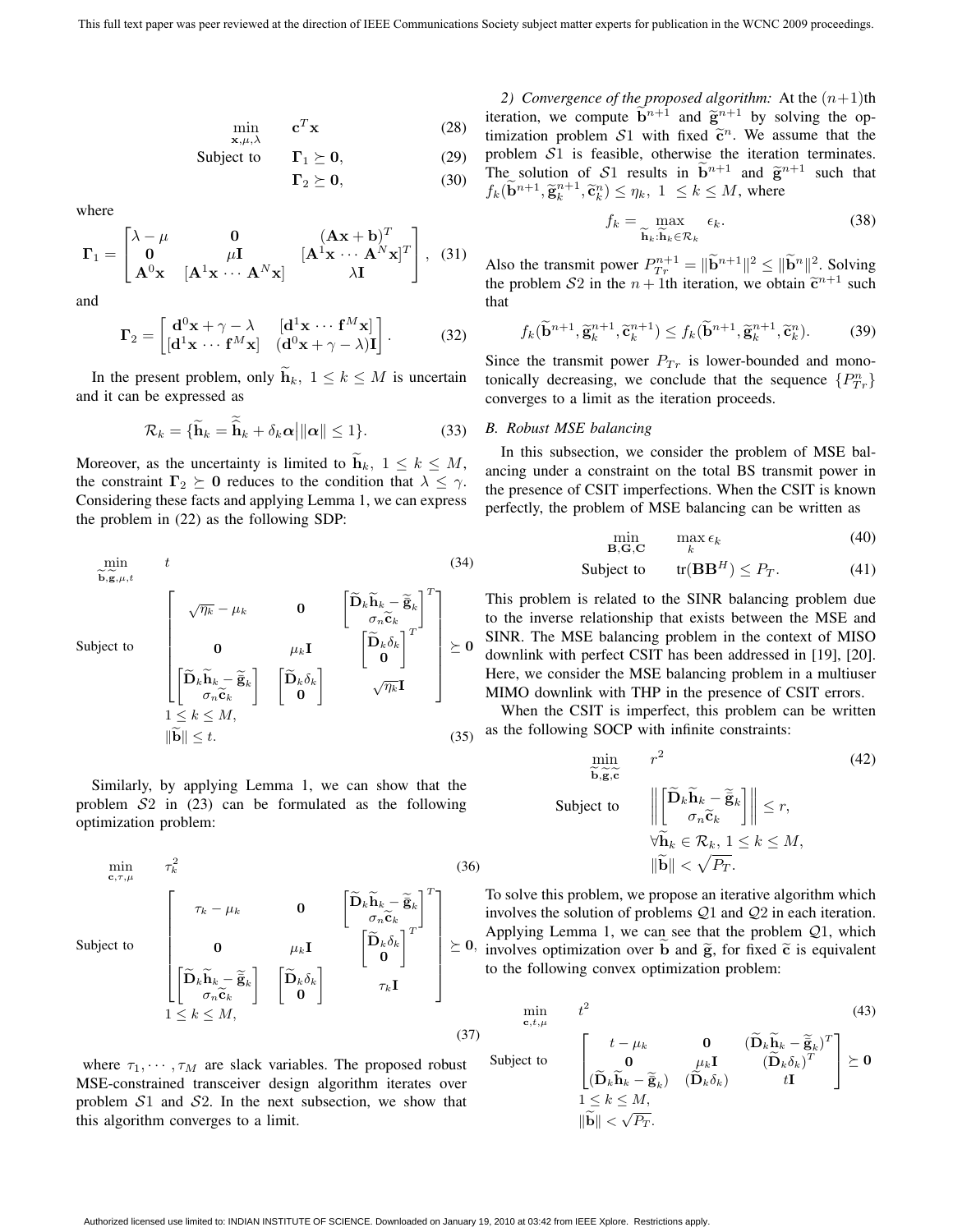Problem  $Q2$  is same as the problem  $S2$  and can be reformulated as in (23). By similar arguments as in the MSEconstrained problem, we can see that this iterative algorithm converges to a limit.

#### IV. SIMULATION RESULTS

In this section, we illustrate the performance of the proposed robust THP transceiver algorithms, evaluated through simulations. We compare the performance of the proposed robust THP designs with the robust linear transceiver designs in [16]. The channel fading is modeled as Rayleigh, with the channel matrices  $H_k$ ,  $1 \leq k \leq M$ , comprising of independent and identically distributed (i.i.d) samples of a complex Gaussian process with zero mean and unit variance. The noise at each antenna of each user terminal is assumed to be zero-mean complex Gaussian random variable.

In the first experiment, we compare the performance of the proposed THP design with MSE constraints and the linear design in [16], in terms of the total BS transmit power  $P_T =$  $\|\mathbf{B}\|_F^2$  for different MSE constraints at the user terminals. The simulation results are shown in Fig. 2. The performances of the linear design, and the proposed robust THP design are evaluated for  $N_t = 4$ ,  $M = 2$  and  $N_t = 6$ ,  $M = 2$ . Also, the effect of different CSIT uncertainty size  $\delta$  on the transmit power are studied. From the simulation results, we can observe the superior performance of the proposed THP design compared to the linear design in [16]. By comparing the results for  $N_t = 4$ ,  $M = 2$  and  $N_t = 6$ ,  $M = 2$ , we find that the performance gap between the robust linear and the robust THP transceivers reduces when the number of transmit antennas is increased while keeping the number of receive antennas fixed. In the second experiment, we evaluate the performance in terms of transmit power required to meet the MSE constraints for different values of CSIT uncertainty size  $\delta$ . We compare the performance for different values of maximum allowed MSE  $\eta = \eta_1 = \eta_2 = 0.1, 0.2, 0.3$ . The results, which are shown in Fig. 3, illustrate the superior performance of the proposed design. The proposed robust THP design meets the desired MSE costraint with less transmit power compared to the robust linear design. In the third experiment, we compare the performance of the proposed robustt MSE balancing design with THP and the corresponding linear design in [16]. We compare the performance in terms of minmax MSE for different transmit power constraints. The results for this experiment are shown in Fig. 4. The performance of the robust designs are evaluated for different values of  $\delta$ . The results show that, for the same transmit power constraint, the proposed design achieves lower min-max MSE compared to the robust linear design.

## V. CONCLUSIONS

We presented two robust THP transceiver designs for multiuser MIMO downlink with imperfect CSIT. The first design is based on the minimization of the total BS transmit power under MSE constraints. The second design is based on



Fig. 2. Total transmit power  $P_{T r} = ||\mathbf{B}||_F^2$  versus maximum allowed MSE.  $N_t = 4, 6, M = 2, N_{r_1} = N_{r_2} = 2, L_1 = L_2 = 2, \delta = 0.05, 0.1.$ 



Fig. 3. Transmit power  $P_T = ||\mathbf{B}||_E^2$  versus CSIT uncertainty size  $\delta$ .  $N_t =$ 4,  $M = 2$ ,  $N_{r_1} = N_{r_2} = 2$ ,  $L_1 = L_2 = 2$ ,  $\eta = \eta_1 = \eta_2 = 0.1, 0.2, 0.3$ .



Fig. 4. Minimax MSE versus transmit power limit.  $N_t = 4$ ,  $M = 2$ ,  $N_{r_1} = N_{r_2} = 2, L_1 = L_2 = 2, \delta = 0.02, 0.1, 0.15.$ 

balancing MSE among the users under a constraint on the total BS transmit power. We proposed iterative algorithms which